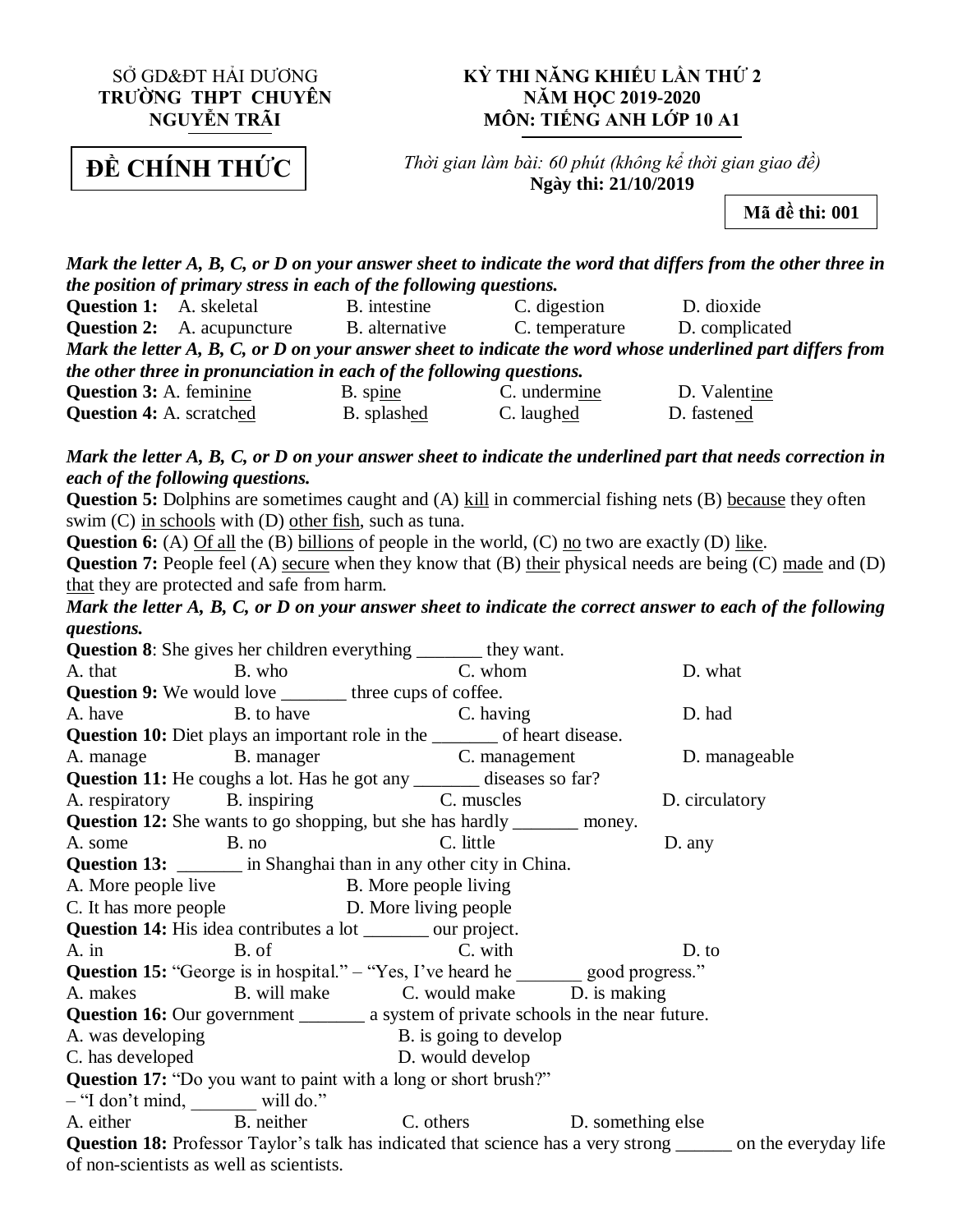A. motivation B. impact C. impression D. perspective **Question 19:** less tired, he can't work longer. A. Because B. Even though C. Although D. Besides **Question 20**: Mr. Simpkims is the big \_\_\_\_\_\_\_\_ in the company as he has just been promoted to the position of Managing Director. A. bread B. meat C. apple D. cheese **Question 21:** Snow and rain \_\_\_\_\_\_\_ of nature. A. are phenomena B. is phenomena C. is phenomenon D. are phenomenon *Mark the letter A, B, C, or D on your answer sheet to indicate the most suitable response to complete each of the following exchanges* **Question 22:** "Do you get along well with your brothers?" – " A. He's not living with us; he's living in the town. B. We have never got into fight but sometimes in quarrel. C. He likes swimming, and I like reading when free. D. Mom and Dad always help us with our school work. **Question 23:** Jane is talking to her teacher about her assignment Jane: "You must have found reading my essay tiring." Teacher: " \_\_\_\_\_\_. " I enjoyed it! A. At all costs. B. Just in case. C. Never mind. D. Not in the least. *Mark the letter A, B, C, or D on your answer sheet to indicate the word(s) CLOSEST in meaning to the underlined word(s) in each of the following questions.* **Question 24**: Each day, the kidneys process about 200 quarts (50 gallons) of blood to **filter out** about 2 quarts of waste and water. A. remove B. take in C. take off D. separate **Question 25:** Larry Stewart, an American philanthropist from Kansas City, was diagnosed with cancer, which later **claimed his life**. A. saved his life B. caused his death C. made him live longer D. guaranteed him a better life *Mark the letter A, B, C, or D on your answer sheet to indicate the word(s) OPPOSITE in meaning to the underlined word(s) in each of the following questions.* **Question 26:** Social media which prove to be an **efficient** means of communication have helped narrow the gap between faraway people. A. inadequate B. ineffective C. incapable D. impotent **Question 27:** The activation program of this new-gen robot is very **complicated**. I have spent hours on it but still in vain. A. simple B. difficult C. sophisticated D. problematic *Mark the letter A, B, C, or D on your answer sheet to indicate the sentence that is closest in meaning to each of the following questions.* **Question 28:** He was sentenced to six months in prison for his part in the robbery. A. He received a six months in prison for his part in the robbery. B. He received a six-month sentence for his part in the robbery. C. For his participation in the robbery, he had been in prison for six months. D. For his participation in the robbery, a prison had been given to him for six months. **Question 29:** In population, Los Angeles is not as big as New York. A. New York is bigger than Los Angeles. B. Los Angeles is more densely populated than New York. C. New York is not as crowded as Los Angeles. D. New York is bigger than Los Angeles in population. **Question 30:** "If you keep eating so much fat, you'll gain weight." said his mother. A. His mother suggested him gaining weight if he kept eating so much fat.

B. His mother warned him that he would gain weight if he kept eating so much fat.

C. His mother threatened him to gain weight if he kept eating so much fat.

D. His mother complained about his gaining weight if he kept eating so much fat.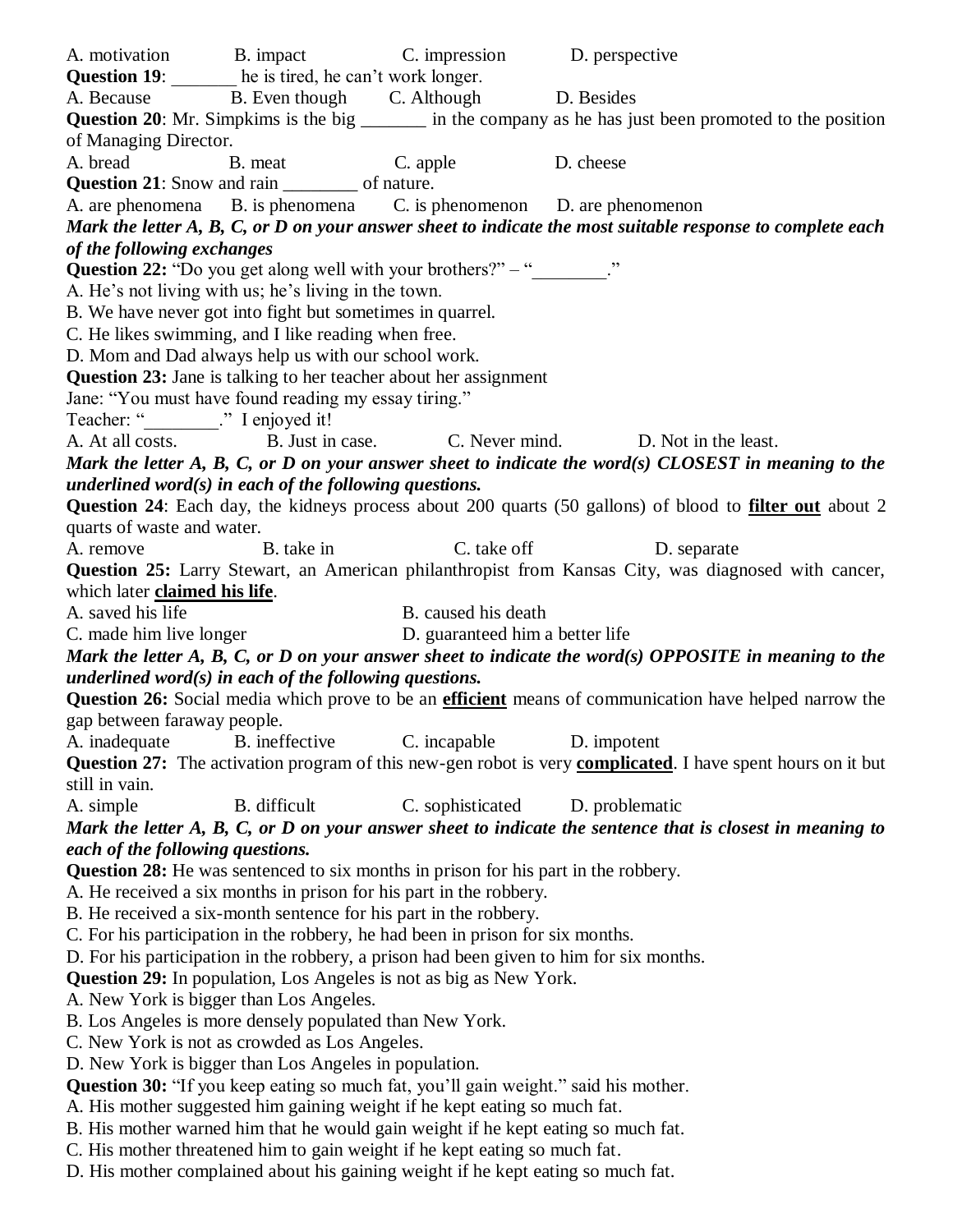# *Mark the letter A, B, C, or D on your answer sheet to indicate the sentence that best combines each pair of sentences in the following questions*

**Question 31:** Mike graduated with a good degree. However, he joined the ranks of the unemployed.

A. If Mike graduated with a good degree, he would join the ranks of the unemployed.

B. That Mike graduated with a good degree helped him join the ranks of the unemployed.

C. Mike joined the ranks of the unemployed because he graduated with a good degree.

D. Although Mike graduated with a good degree, he joined the ranks of the unemployed.

**Question 32:** It doesn't make any difference if it rains. They will still go.

- A. The difference is their going in the rain. B. But for the rain, they would have gone.
- C. Whether it rains or not, they will still go. D. But for the rain, we would not have gone.

# *Read the following passage and mark the letter A, B, C, or D on your answer sheet to indicate the correct word or phrase that best fits each of the numbered blanks from 33 to 37.*

Tomato originated in Central and South America. The Nahuatl (Aztec language) word tomatl gave rise to the Spanish word "tomate", from which the English word tomato originates.

Numerous varieties of tomato are (33) \_\_\_\_\_\_\_\_\_\_\_ grown in temperate climates across the world, with greenhouses allowing its production throughout the year in cooler areas. The plants typically grow to 1–3 meters (34) height and have a weak stem that often sprawls over the ground and vines over other plants. It is a perennial in its native habitat, and grown as an annual in temperate climates. An average common tomato (35) \_\_\_\_\_\_\_\_\_\_ approximately 100 grams.

Its use as a food originated in Mexico, and spread throughout the world following the Spanish colonization of the Americas. Tomato is (36) \_\_\_\_\_\_\_\_\_ in diverse ways, including raw, as an ingredient in many dishes, sauces, salads, and drinks. (37) tomatoes are botanically berry-type fruits; they are considered culinary vegetables, being ingredients of savory meals.

| <b>Question 33: A. widen</b>    | <b>B.</b> widely  | C. wide     | <b>D.</b> width  |
|---------------------------------|-------------------|-------------|------------------|
| <b>Question 34: A. at</b>       | <b>B.</b> about   | $C$ . in    | $D.$ on          |
| <b>Question 35: A. raises</b>   | <b>B.</b> weighs  | C. rises    | <b>D.</b> grows  |
| <b>Question 36: A. consumed</b> | <b>B.</b> sold    | C. stored   | <b>D.</b> bought |
| <b>Question 37: A. When</b>     | <b>B.</b> Because | C. Although | D. While         |

### *Read the following passage and mark the letter A, B, C, or D on your answer sheet to indicate the correct answer to each of the questions from 38 to 42.*

Science is a very important indicator of the future. Every scientific advance or discovery gives us a clue about what the future will hold for society. Perhaps the most amazing scientific discovery in recent times was the birth of Dolly the sheep. Dolly was the first successful **cloned** animal – that is, she was the first animal ever to be created from a single adult cell. She is an exact copy of her biological mother. Since Dolly's birth, there has been debate about what this means for society in the future – because if we can clone sheep, we can surely clone humans. Some think that there are already signs that such things will eventually happen. For example, couples in the United States who can't or don't want to have children by natural methods can now select the human egg and sperm they want through catalogues, audiotapes or even computer order systems. One journalist has commented, "Ordering a frozen embryo is a little more emotionally complicated than ordering a home-delivered pizza – but not so different **logistically**." (Hewitt 1998)

**Question 38:** According to this passage, future changes in society are

A. unexpected B. amazing C. complicated D. predictable

**Question 39:** What do some people think is a sign of the future cloning of humans?

A. The birth of Dolly the sheep.

B. The present selecting of a human egg and sperm through catalogues audio tapes and computer order systems.

C. Thinking about the future of humanity.

D. Ordering home-delivered pizzas.

**Question 40:** Which phrase best defines *"cloned"*?

A. The first animal to do something. B. Dolly the sheep.

C. Created from a single adult cell. D. An exact copy of a biological mother.